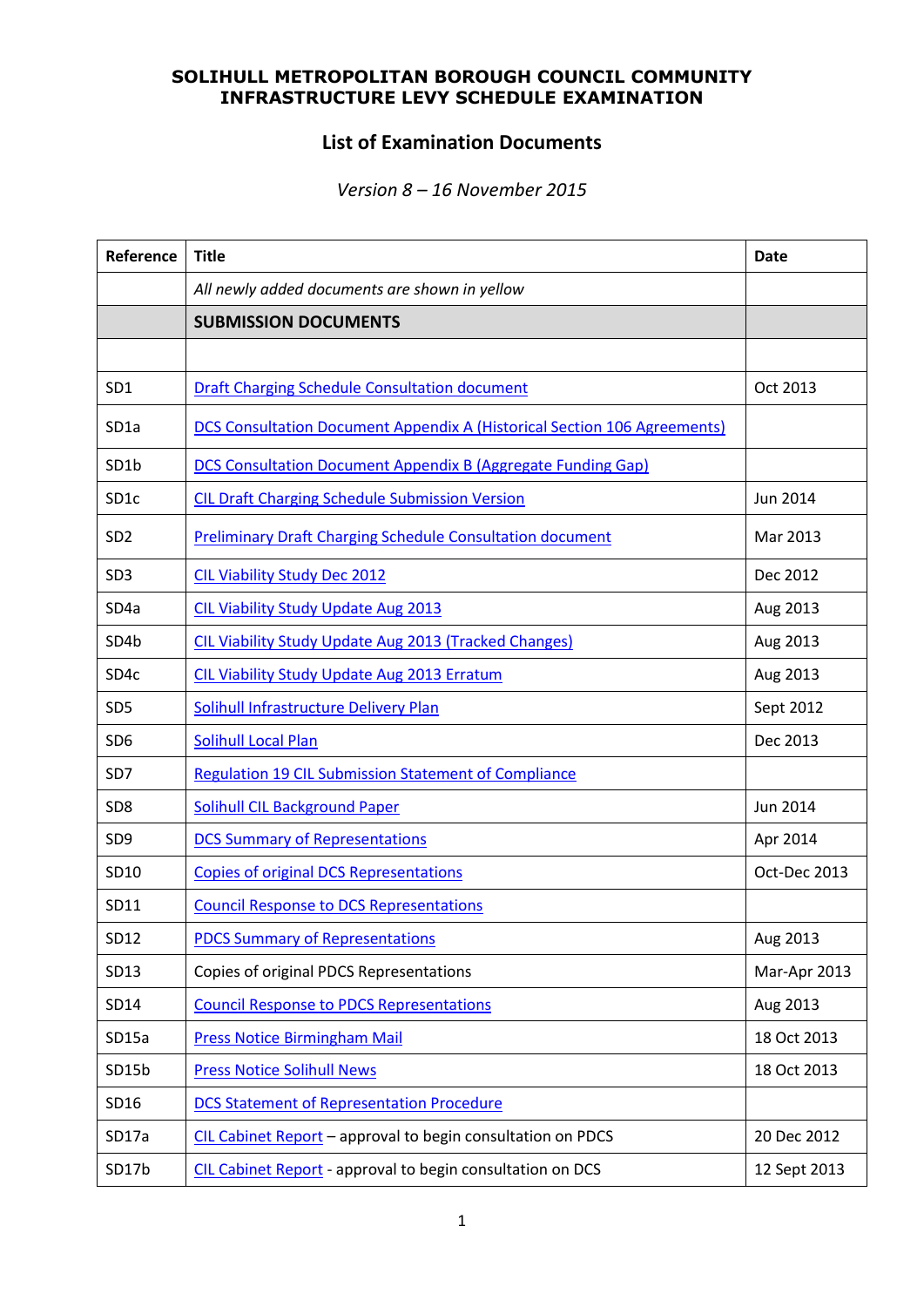| SD17c            | CIL Cabinet Report - approval to submit DCS for examination                                               | 10 Apr 2014 |
|------------------|-----------------------------------------------------------------------------------------------------------|-------------|
| SD18             | <b>High Court Legal Challenge Order and Schedule</b>                                                      | 15 May 2014 |
| SD19             | <b>Covering Letter to PINS</b>                                                                            | 27 Jun 2014 |
|                  |                                                                                                           |             |
|                  | <b>POST-SUBMISSION DOCUMENTS</b>                                                                          |             |
|                  |                                                                                                           |             |
|                  | Documents submitted by Examiner / Programme Officer                                                       |             |
| EX1              | <b>Examiner's letter to Council suspending examination</b>                                                | 4 Jul 2014  |
| EX <sub>2</sub>  | Programme Officer's first letter to representors re. suspension of examination                            | 14 Jul 2014 |
| EX3              | Programme Officer's second letter to representors re. hearings                                            | 14 Apr 2015 |
| EX4              | <b>Briefing Note</b>                                                                                      | 14 Apr 2015 |
| EX5a             | Initial draft programme (programme has since been updated)                                                | 14 Apr 2015 |
| EX5b             | Final programme (version 3)                                                                               | 20 May 2015 |
| EX <sub>6</sub>  | <b>Email correspondence between Council and Programme Officer re. Council</b><br>request for postponement | 27 May 2015 |
| EX7              | Attendance sheet for hearings (not available electronically)                                              | 2 Jun 2015  |
| EX <sub>8</sub>  | Inspector's note regarding further evidence post-hearings                                                 | 5 Jun 2015  |
|                  |                                                                                                           |             |
|                  |                                                                                                           |             |
|                  | <b>General documents submitted by Council</b>                                                             |             |
| CNL1             | Council's letter to Examiner acknowledging suspension                                                     | 11 Jul 2014 |
| CNL <sub>2</sub> | Council's letter to Examiner requesting that examination resumes                                          | 17 Mar 2015 |
| CNL3             | <b>Viability Evidence Update</b>                                                                          | 21 Apr 2015 |
| CNL4             | <b>Infrastructure Evidence Update</b>                                                                     | 21 Apr 2015 |
| CNL5             | Press notice for hearings in Solihull News                                                                | 1 May 2015  |
| CNL6             | Press notice for hearings in Birmingham Mail                                                              | 1 May 2015  |
|                  |                                                                                                           |             |
|                  | <b>General documents submitted by Other Parties</b>                                                       |             |
| OP <sub>1</sub>  | Letter from Turley on behalf of IM Properties Plc requesting appearance at<br>examination                 | 13 Apr 2015 |
| OP <sub>2</sub>  | Letter from Highways England - no comment on programme & issues                                           | 24 Apr 2015 |
| OP3              | Letter from Turley on behalf of IM Properties re. deadline for comments on<br>programme or issue          | 5 May 2015  |
| OP4              | <b>Email from Solihull Ratepayers Association - not appearing at hearings</b>                             | 7 May 2015  |
| OP <sub>5</sub>  | <b>Email from Sainsbury's Supermarkets - not appearing at hearings</b>                                    | 18 May 2015 |
|                  |                                                                                                           |             |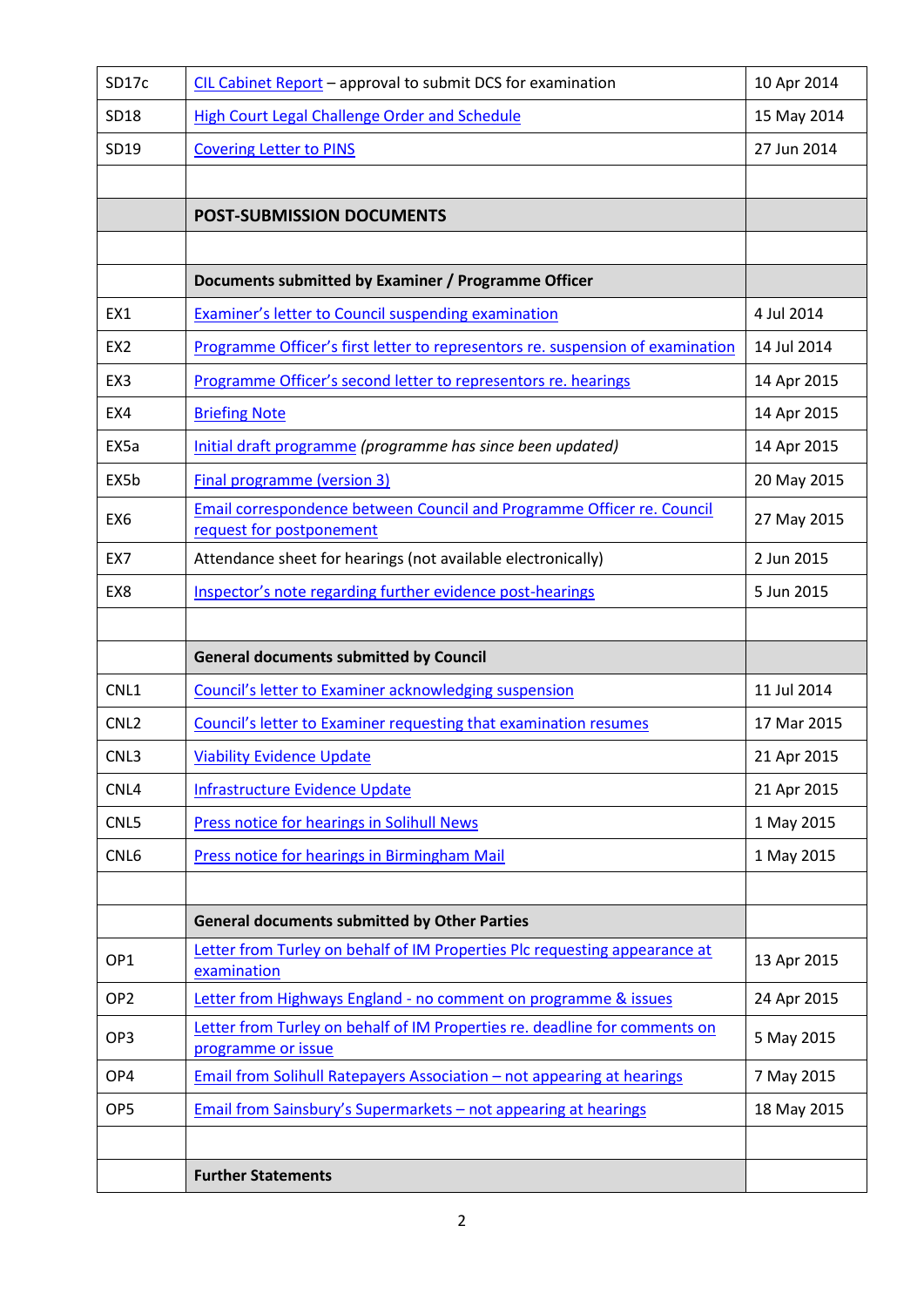|                 | Submitted by other parties                                                                                 |              |
|-----------------|------------------------------------------------------------------------------------------------------------|--------------|
| STAT1           | <b>Further Statement from Cheswick Green Parish Council</b>                                                | 18 May 2015  |
| STAT2           | <b>Further statement from Bloor Homes (Pegasus)</b>                                                        | 18 May 2015  |
| STAT3           | <b>Further Statement from IM Properties (Turley)</b>                                                       | 19 May 2015  |
|                 |                                                                                                            |              |
|                 | <b>Documents submitted during hearings</b>                                                                 |              |
|                 | <b>Submitted by Council</b>                                                                                |              |
| CHRG1           | <b>Council's Opening Statement</b>                                                                         | 2 Jun 2015   |
|                 | Submitted by other parties                                                                                 |              |
| OHRG1           | <b>Statement of Agreed Principals between IM Properties and Council</b>                                    | 2 Jun 2015   |
| OHRG2           | Details of accompanied site visit                                                                          | 2 Jun 2015   |
|                 |                                                                                                            |              |
|                 | <b>Documents submitted after hearings</b>                                                                  |              |
|                 | Main Modifications (consultation 16 Oct - 13 Nov 2015)                                                     |              |
| MM1             | <b>Statement of Modifications Consultation Document</b>                                                    | Oct 2015     |
| MM <sub>2</sub> | <b>CBRE Viability Study Addendum</b>                                                                       | Sept 2015    |
| MM3             | <b>Section 106 Policy Statement</b>                                                                        | Oct 2015     |
| MM4             | <b>Revised Regulation 123 list</b>                                                                         | Oct 2015     |
| MM5             | Section 106 negotiations 2012-2015                                                                         | Oct 2015     |
| MM <sub>6</sub> | <b>CIL Income projection</b>                                                                               | Oct 2015     |
| MM7             | <b>Proposed CIL Instalments Policy</b>                                                                     | Oct 2015     |
| MM8             | High level cost assumptions for Blythe Valley Park, IM Properties                                          | 15 Oct 2015  |
| MM9             | <b>CIL Cabinet Report</b>                                                                                  | 30 Sept 2015 |
| MM10            | Press Notice in Solihull News for Statement of Main Modifications<br>consultation $(16 Oct – 13 Nov 2015)$ | 16 Oct 2015  |
| <b>MM11</b>     | <b>Consultation Response Form</b>                                                                          | Oct 2015     |
| MM12            | Responses to Main Modifications Consultation received from:                                                | 13 Nov 2015  |
| MM12a           | <b>Balsall Parish Council</b>                                                                              | 20 Nov 2015  |
| MM12b           | <b>Birmingham City Council</b>                                                                             | 20 Nov 2015  |
| MM12c           | Cerda Planning part 1                                                                                      | 20 Nov 2015  |
| MM12c           | <b>Cerda Planning part 2</b>                                                                               | 20 Nov 2015  |
| MM12c           | <b>Cerda Planning part 3</b>                                                                               | 20 Nov 2015  |
| MM12c           | Cerda Planning part 4                                                                                      | 20 Nov 2015  |
| MM12d           | <b>Historic England</b>                                                                                    | 20 Nov 2015  |
| MM12e           | <b>IM Properties part 1</b>                                                                                | 20 Nov 2015  |